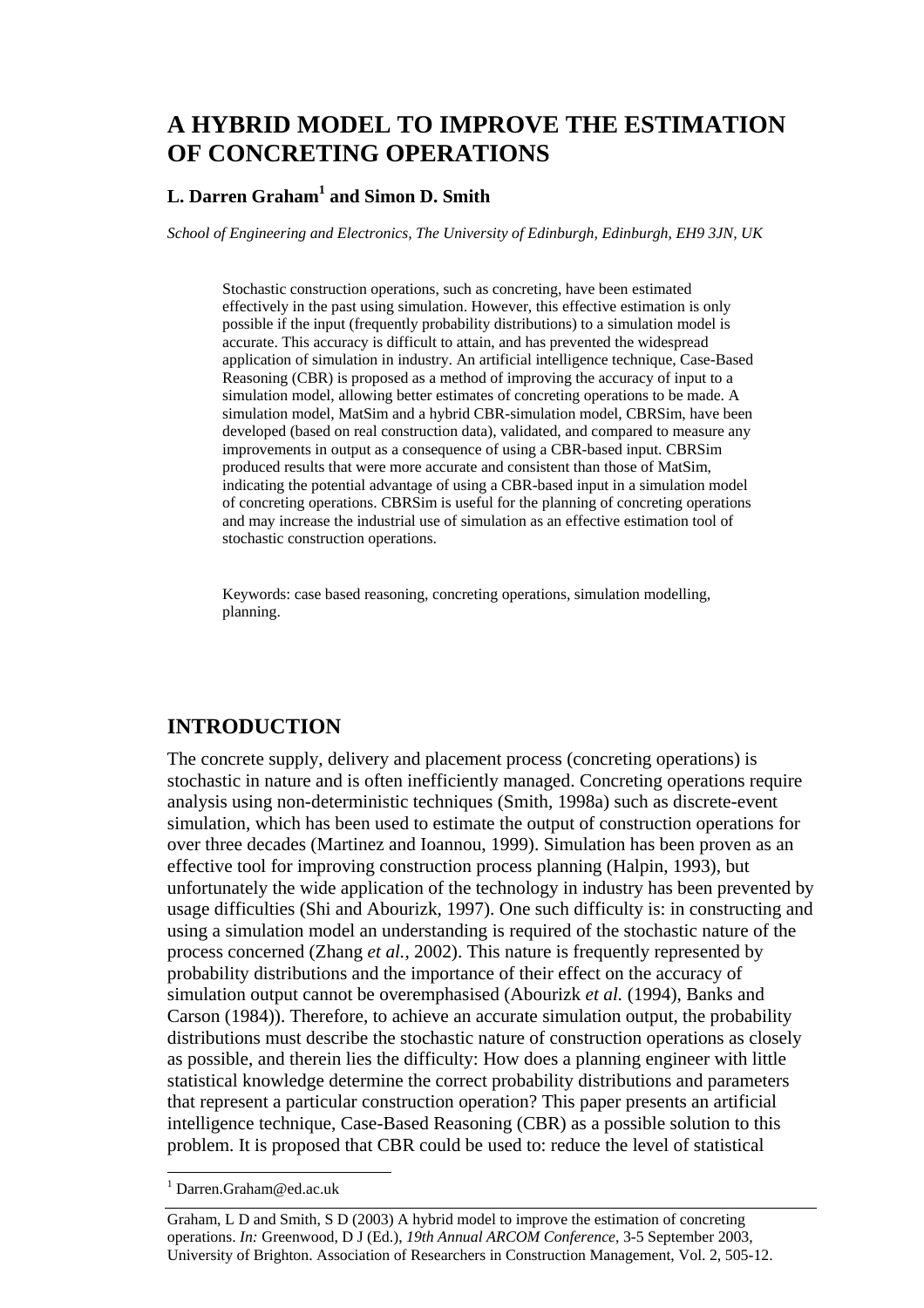knowledge required to use simulation; and to improve the input to, and consequently the output of, a simulation model.

Two models of the concreting system are presented and validated: a discrete-event simulation model, MatSim; and a hybrid CBR-simulation model, CBRSim. Both models: are based on probability distributions that have been derived from real construction project data; and, model the overall duration of a concrete pour. Before outlining the models, this paper will look briefly at the process of concrete supply, delivery and placement.

# **THE CONCRETING SYSTEM**

In previous research, concreting operations have been separated into two processes: batching and delivery (for example, Sawhney *et al.*, 1999); and pumping and placing (Dunlop and Smith (2000 and 2002)). In this study, the concrete supply, delivery and placing process is considered in its entirety. In an ideal situation, a truck mixer is filled with concrete at the batching plant and travels to the construction site. On arrival, the truck mixer moves into position at the pump and discharges its load. Finally, the empty truck mixer is cleaned in the washout area and proceeds back to the batching plant, completing the cycle. In reality, the events that occur within the system (e.g. truck arrival times and pump start times) take place at irregular intervals (Smith, 1998b). Queuing of trucks at the batching plant, pump and washout areas can be expected, as it is often unlikely that a truck will arrive simultaneous to the previous truck departing. If trucks arrive late, there will be a lengthening of the process and under-utilization of the pump- resulting in an inefficiently managed pour of the concrete. The stochastic nature of the concreting system can be recreated by using probability distributions to represent the following times of interest: travel time from batching plant to construction site (travel to site time); positioning time at pump (position time); discharge time (pump time); time to clean the truck mixer (washout time); travel time from site to batching plant (travel to batcher time); and load time (batch time). The probability distributions can produce times that are used to recreate a typical cycle of the process. Through the simulation of multiple cycles, the attributes of a particular operation's set-up can be provided, such as pour duration (from which productivity can be derived) or pump utilization rates. To ensure that the model is realistic and accurate, it must be based on data collected from real construction sites.

# **DATA COLLECTION**

The data used to build both MatSim and CBRSim were collected during a time study of four construction projects, which are detailed in Table 1. In total, 225 concrete pours were observed and the variables of interest were recorded. These variables were: pour date and type, weather, target and actual slump, batch time, arrival on site time, position time, start and completion of pumping times, washout time, batch quantity, total pour volume, truck wait times (at batcher and pump), batcher and pump idle times, and the number of trucks involved in the pour. From the observed data, the times of interest mentioned previously were extracted. The data that were used in validation were collected from a construction project independent from those used to build the models (See Table 1). In total, 63 pours were observed and from this data set, 20 pours were selected at random for use in the validation process.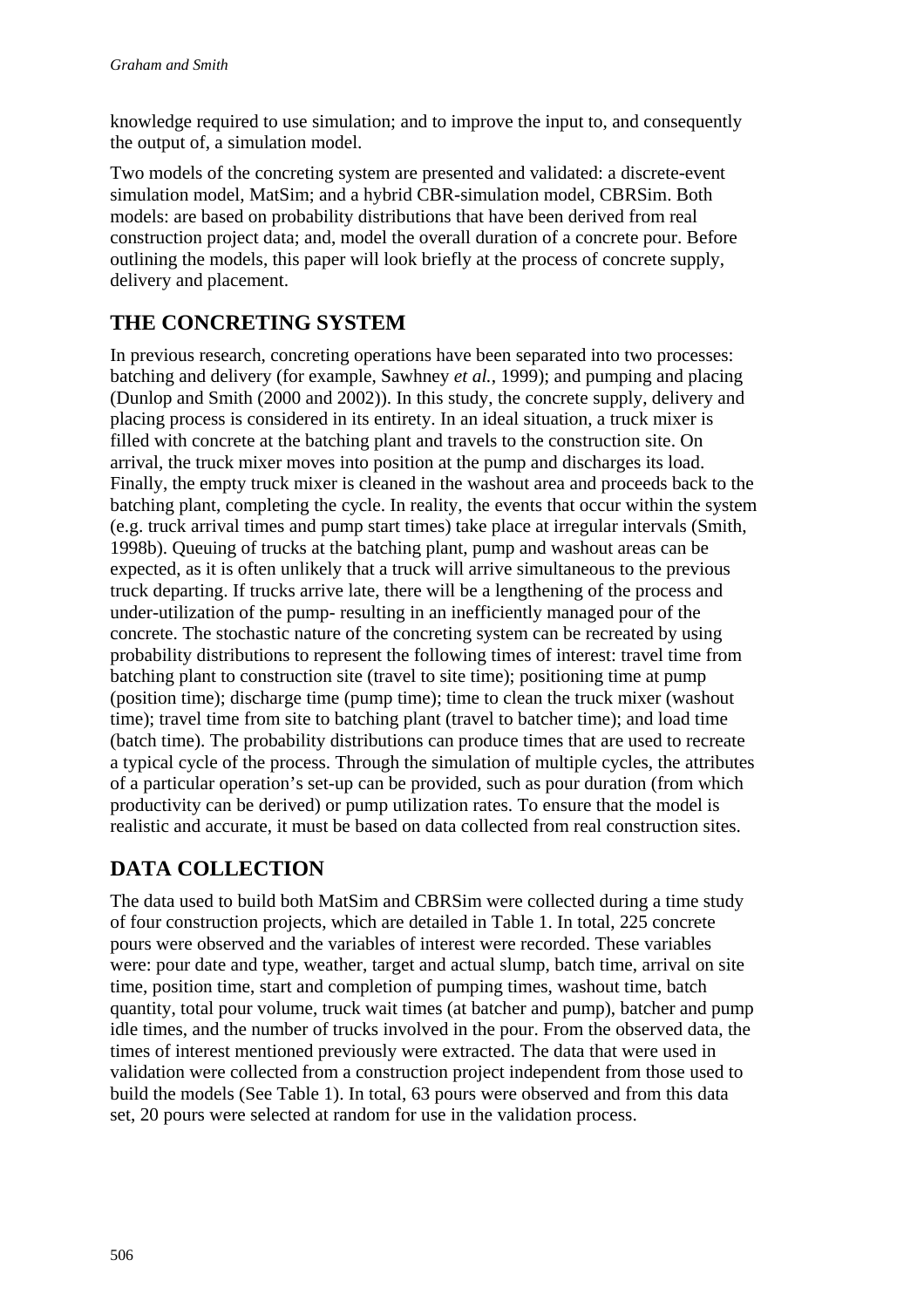| Project        | Use in Study       | Year of<br>Completion | Type of Project                                   | Location        | No. of Observed<br>Pours |
|----------------|--------------------|-----------------------|---------------------------------------------------|-----------------|--------------------------|
| 1              | Build Model        | 2000                  | Wastewater Treatment<br><b>Plant Construction</b> | Aberdeen, UK    | 152                      |
| $\overline{2}$ | Build Model        | 2000                  | Wastewater Treatment<br><b>Plant Construction</b> | Peterhead, UK   | 10                       |
| 3              | <b>Build Model</b> | 2000                  | Wastewater Treatment<br><b>Plant Construction</b> | Fraserburgh, UK | 18                       |
| 4              | <b>Build Model</b> | 2000                  | Wastewater Treatment<br><b>Plant Construction</b> | Dundee, UK      | 45                       |
| 5              | Model Validation   | 1994                  | Motorway Viaduct<br>Strengthening and<br>Widening | Cheshire, UK    | 63                       |

**Table 1**: Details of studied projects

## **DISCRETE-EVENT SIMULATION MODEL, MATSIM**

MatSim is a computer model written in the Matlab programming language and is based upon the discrete-event simulation methodologies described fully in Smith (1998a and 1999) and Law and Kelton (2000). To summarise the steps involved in the developing the model were:

- Fitting probability distributions. The theoretical probability distributions that best represent the previously mentioned times of interest were identified using a commercial package, BestFit. The fit of the distributions to the data was assessed using the K-S test and visual assessment. Generally, the data sets were best represented by the lognormal, gamma and beta distributions and only they will be considered further in MatSim.
- Generation of random variates. A random variate is a value (in this case a time of interest, e.g. position time) generated at random from the chosen probability distribution. Assuming a good fit between the data and the probability distribution, the random variate is a true representation of an actual value (Dunlop and Smith, 2000). A full discussion on the methods of generating random variates can be found in Law and Kelton (2000).
- Use random variates to synthesise 'events'. An event is something that changes the state of the concreting system. It could be an arrival or departure at the batching plant, pump or washout area.
- Model operations. A real operation is a series of events, the timing of which determine its attributes (Dunlop and Smith, 2000) (for example, pour duration). These attributes can be determined for a simulated operation and to reduce variance, many replications are performed.

## **HYBRID CBR-SIMULATION MODEL, CBRSIM**

CBR is the process of reasoning and learning by storing cases- records of specific prior reasoning episodes- and retrieving and adapting them to aid new problem solving or interpretation in similar situations (Kolodner, 1993). Aamodt and Plaza (1994) described the CBR process as cyclical, comprising of the following:

• Retrieval of the most similar case(s) from the case base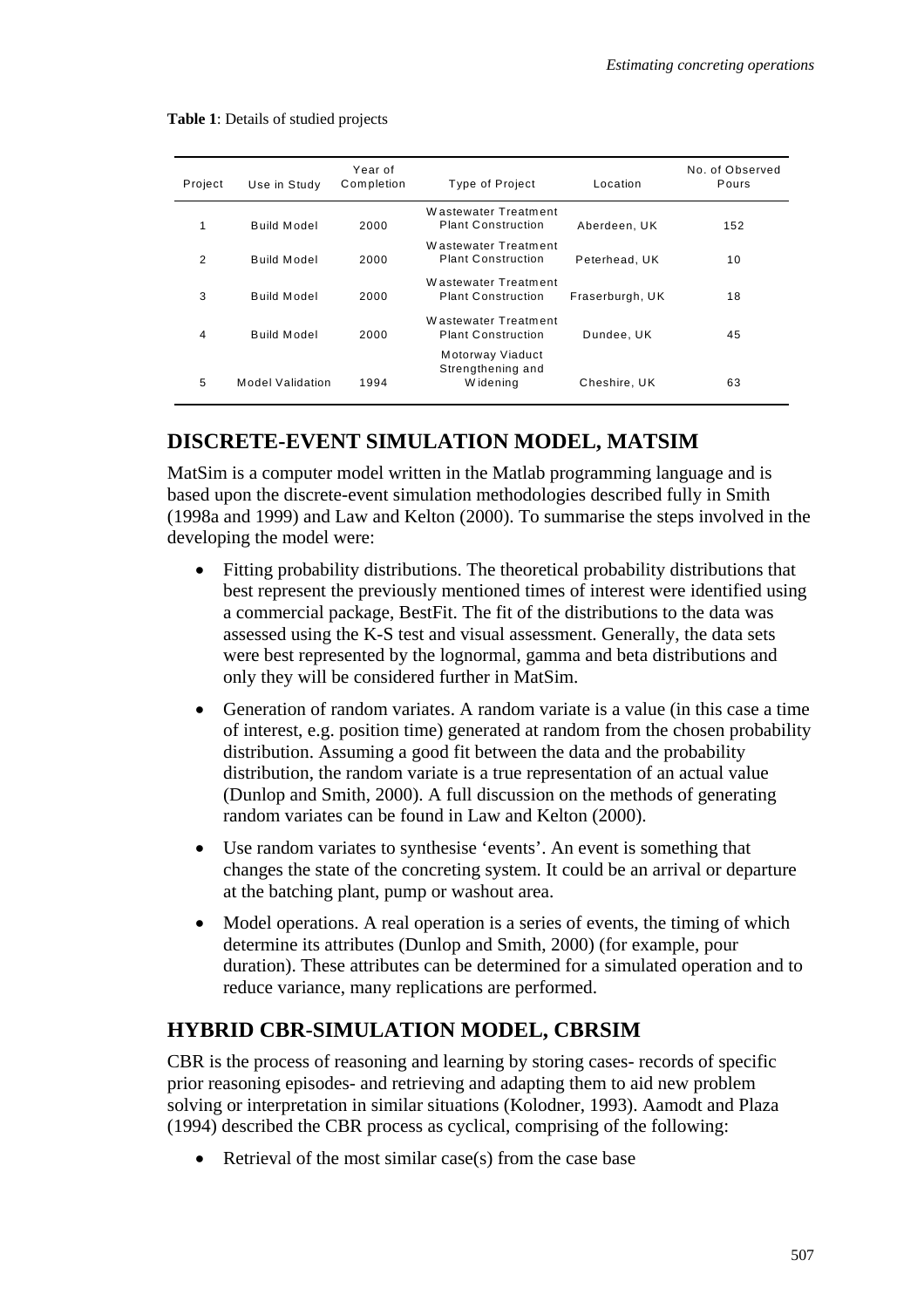

- Reuse of the case(s) to attempt to solve the problem
- Revision of the proposed solution, if necessary, to solve the problem
- Retention of the modified solution as a new case

The construction domain is a growing area for applications of CBR and it has been used successfully in solving prediction and estimating problems (Morcous *et al.*, 2002). This study intends to utilise CBR to predict the probability distributions and parameters that best represent a particular concreting operation. The predicted distributions will subsequently be used in a simulation model, forming the hybrid CBRSim model. CBRSim is based upon the cyclical process described by Aamodt and Plaza and its methodology is shown in Figure 1. In developing CBRSim the stages were:

- 1. Case base design
- 2. Case retrieval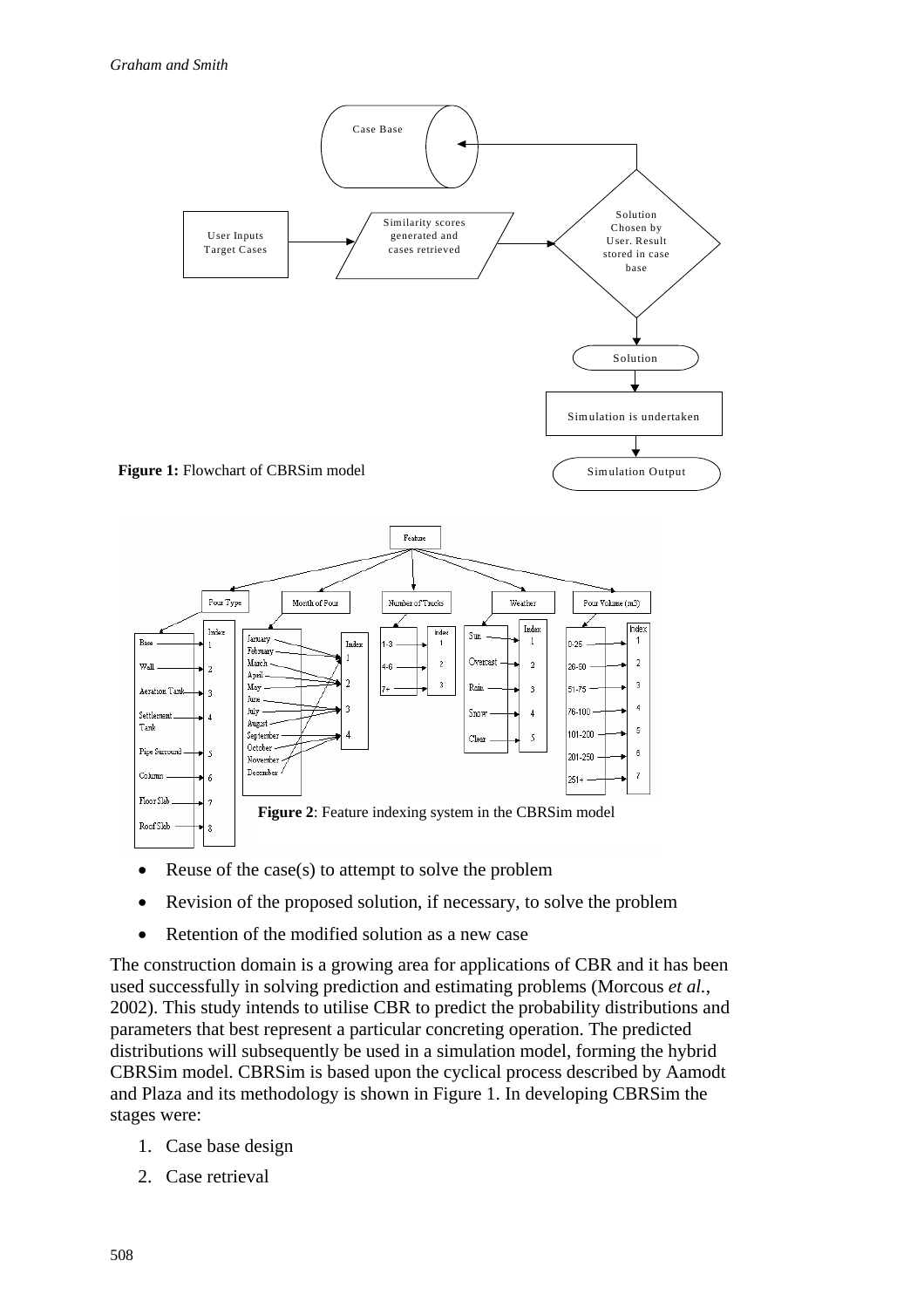#### 3. Simulation using CBRSim

#### *Case Base Design*

The case base is the storage area for prior cases. Cases must be parameterised, typically by being divided into a series of distinct features by means of which their similarity to other cases can be judged. In CBRSim, the case base initially stored 225 cases, with all the cases sharing the same record structure of 5 input and 5 output features. The input features are: the number of trucks, pour volume, pour type, month of pour and weather. Each feature is assigned an index to aid the retrieval process (See Figure 2). The output features are the probability distributions and parameters that best represent each concreting operation, identified using BestFit. Seven distributions provided suitable representations of the concreting process, they were: uniform, normal, lognormal, exponential, weibull, gamma and beta. The next stage of the CBR process is case retrieval.

#### *Case Retrieval*

A CBR model derives its power from its ability to retrieve relevant cases quickly and accurately from its case base (Arditi and Tokdemir, 1999). To perform the retrieval process, CBRSim measures the similarity between a user specified target case and the indices of each case stored in the case base. This similarity measurement is in percentage form and is based upon Euclidean distance measurements, as detailed in Hand *et al.* (2001). If the similarity between the target case and a stored case is greater than 75%, the stored case is retrieved from the case base and is placed in a temporary storage area. Once all the relevant stored cases have been placed in the temporary storage area, the user is permitted to view them. The user is then required to select a case based only on the similarity measurements, removing the need for a user to have statistical knowledge of the process. If the target case features are not identical to the features of the selected case, CBRSim retains the target case features and the probability distribution information as a new case. Thus providing the learning ability of the model and completion of the CBR cycle. Finally, the case base should be updated over time with the details of new construction projects, improving the knowledge of the model.

#### *Simulation using CBRSim*

The determination of the most representative probability distributions for a given concreting operation ends the CBR side of the hybrid model. The methodology used by CBRSim to undertake simulation of the concreting process is the same as in MatSim. However, the computing methods used in the two models differ. CBRSim was developed using a spreadsheet package, Microsoft Excel, allowing the user to fully understand each step in the modelling process. This study must now validate both MatSim and CBRSim. The validation process shall also be used to compare the accuracy of the two models.

### **VALIDATION OF MODELS**

Validation is the process of determining whether a simulation model is an accurate representation of the system. The concreting operation models, MatSim and CBRSim are intended to represent the existing system, not replace it, in order to allow estimations of the system output to be produced. Therefore, the model output (overall duration of a concrete pour) and data from the existing system can be compared to ascertain if the model is valid. In this study, a correlated inspection approach was used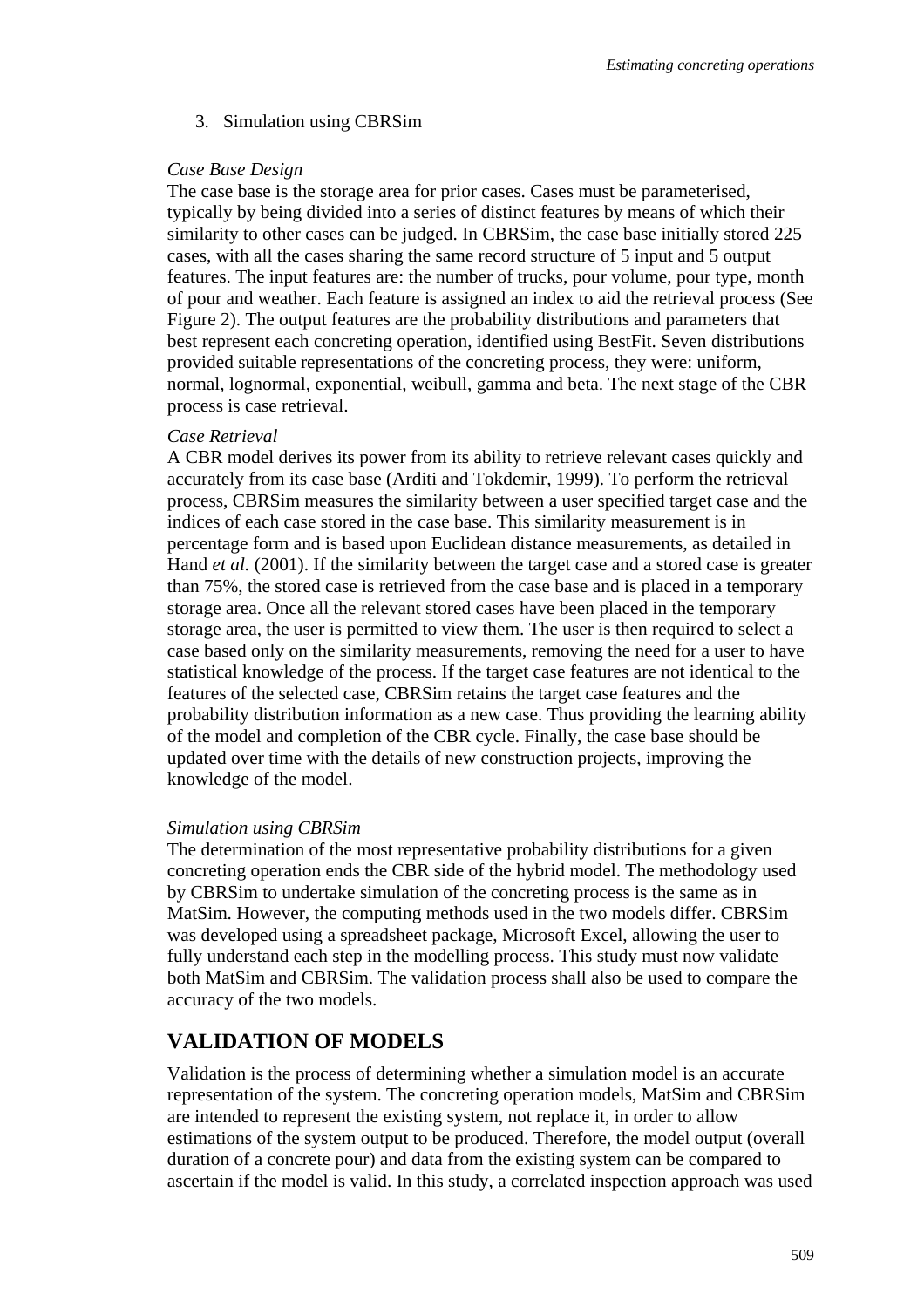to indicate the validity of both models. Correlated inspection at its most extreme requires that a model be driven by exactly the same observations as the real system, but it is unclear if this indicates the predictive powers of a model (Smith *et al.*, 1995). Therefore, the model will be driven with random variates generated from probability distributions.

20 concrete pours (validation observations) were randomly selected from the validation data set discussed earlier. MatSim was investigated when random variates were generated from the lognormal, gamma and beta probability distributions. The parameters of these distributions were tailored to each individual pour, using knowledge of the stochastic nature of the process. The performance parameter of interest in this study is the pour duration and the results are shown in Figure 3. To overcome the variance in simulation output the model's results were replicated 100 times, and an average result was taken.

|                |                              | Percentage difference from observed value |           |         |         |
|----------------|------------------------------|-------------------------------------------|-----------|---------|---------|
| Validation     | <b>Overall Pour Duration</b> |                                           | MatSim    | MatSim  | MatSim  |
| Observation    | (mins)                       | <b>CBRSim</b>                             | Lognormal | Gamma   | Beta    |
| 1              | 230                          | $-1.5$                                    | $-16.4$   | $-6.3$  | $-2.5$  |
| $\overline{c}$ | 316                          | 3.0                                       | 10.8      | 21.3    | 22.4    |
| 3              | 244                          | 0.7                                       | $-9.3$    | 0.4     | 5.7     |
| 4              | 351                          | $-0.8$                                    | $-22.1$   | $-19.9$ | $-17.8$ |
| 5              | 396                          | $-0.9$                                    | $-2.5$    | 8.3     | 15.4    |
| 6              | 318                          | 1.0                                       | $-23.3$   | $-18.9$ | $-22.1$ |
| 7              | 272                          | $-3.5$                                    | $-10.0$   | $-7.6$  | $-5.7$  |
| 8              | 303                          | $-2.4$                                    | $-18.5$   | $-15.8$ | $-13.5$ |
| 9              | 273                          | $-1.7$                                    | $-23.4$   | $-21.3$ | $-17.0$ |
| 10             | 331                          | 0.6                                       | $-19.3$   | $-14.4$ | $-12.6$ |
| 11             | 409                          | $-1.7$                                    | $-18.0$   | $-15.3$ | $-12.6$ |
| 12             | 288                          | $-0.3$                                    | $-8.8$    | $-10.3$ | $-6.3$  |
| 13             | 235                          | 2.8                                       | $-12.5$   | $-8.6$  | $-5.0$  |
| 14             | 223                          | 2.0                                       | $-7.8$    | $-4.9$  | 1.5     |
| 15             | 294                          | $-1.0$                                    | $-9.9$    | $-4.0$  | $-0.9$  |
| 16             | 199                          | 2.4                                       | 2.7       | 1.3     | 6.7     |
| 17             | 280                          | 0.0                                       | $-7.0$    | $-8.9$  | $-3.9$  |
| 18             | 225                          | $-1.0$                                    | $-22.5$   | $-18.9$ | $-14.8$ |
| 19             | 255                          | 1.2                                       | 19.3      | $-12.7$ | $-11.9$ |
| 20             | 477                          | 0.2                                       | 16.5      | 11.9    | 14.2    |

 **Table 2**: Correlated inspection results for pour duration

### **Comparison of Results**

It was the aim of this study to determine if a CBR derived input could improve the output of a simulation model. This improvement should be measured in terms of accuracy and reliability of the model. An examination of the results presented in Figure 3 shows that CBRSim has the ability to provide better estimates, generally, than MatSim. CBRSim achieved pour duration estimates to within a range of +/- 3% of the observed values, compared with a range of +/- 20% produced by MatSim. In terms of reliability, CBRSim estimated to within 10% of the observed value in 20 out of 20 validation observations (Table 2). In contrast, MatSim had a poor reliability record for pour duration estimating less than 50% of validation observations within 10% of the observed values (Table 2). In summary, both models provide reasonable estimates of the pour duration and can be affirmed as valid.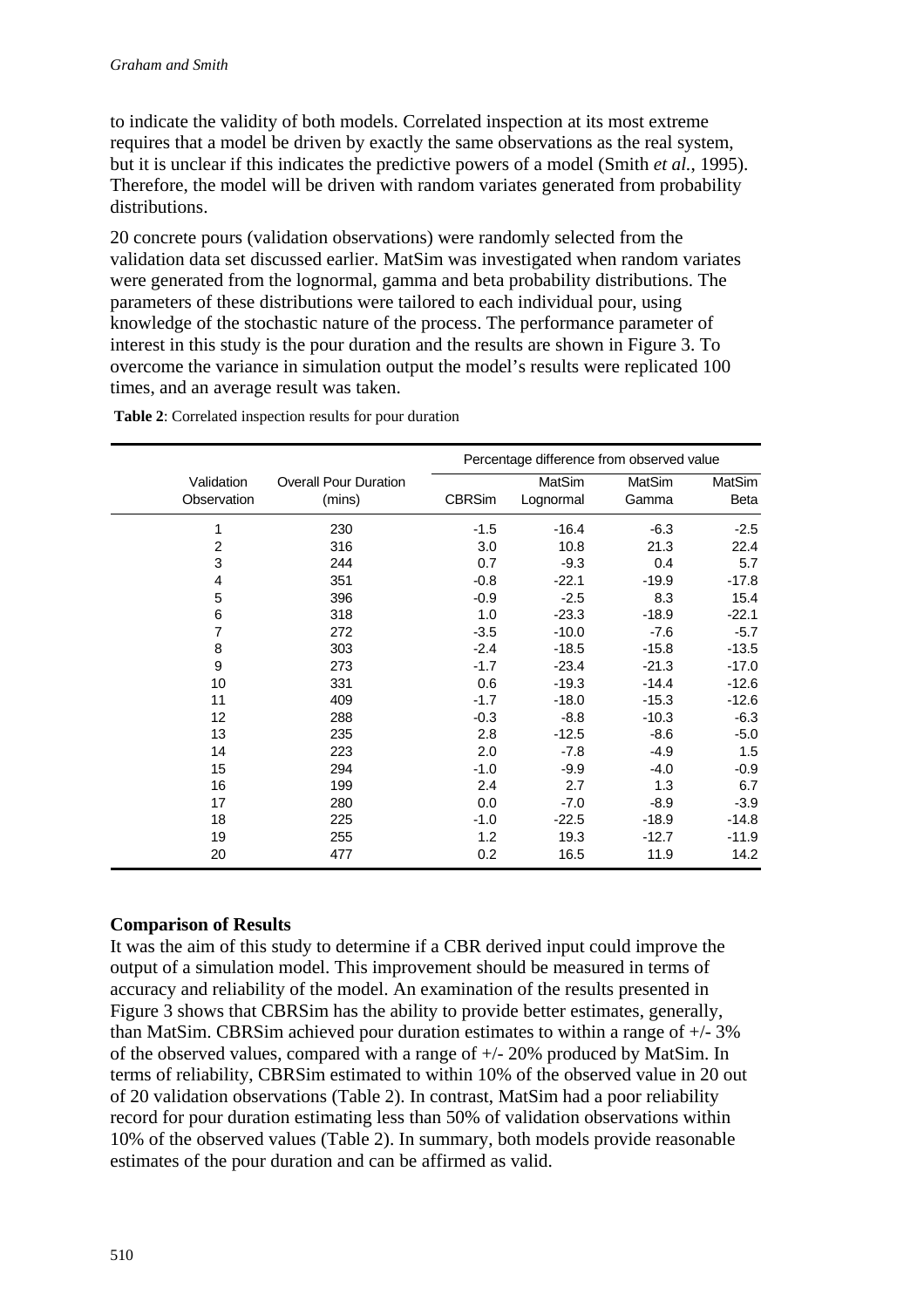

**Figure 3**: Box plots of percentage difference between model and observed values

## **CONCLUSIONS**

In the past, simulation has been used to estimate the output of construction operations and has proven to be an effective tool for planning random construction processes, such as concreting. However, simulation is a difficult tool to use, as the output of a simulation model will be inaccurate if the input is unrepresentative of the environment. When probability distributions are the input to simulation models, their characteristics can be estimated using CBR. This removes the need for the user to have statistical knowledge of these distributions. A simulation model, MatSim and a hybrid CBR-simulation model, CBRSim were developed based on real construction project data. They were validated using data from a construction project independent to those on which the models were built. The pour duration estimates from both models were compared to determine the effect of using CBR in this study. It was found that CBRS im was able to estimate pour durations to within  $+/-3\%$  of the observed pours, compared with +/- 20% from MatSim. In terms of reliability, CBRSim estimated to within  $+/- 10\%$  of the observed values in 100% of the validation observations. MatSim was unable to match this reliability record. It may be concluded that a case-based reasoning input simplifies the use of simulation, whilst improving its accuracy-making CBRSim a useful tool for the planning of concreting operations. The simplification of simulation modelling may increase the industrial application of simulation as an effective estimation tool of stochastic construction operations.

## **REFERENCES**

- Aamodt, A., and Plaza, E. (1994) Case-based reasoning: foundational issues, methodological variations, and systems approaches, *AI Communications*, 7(i), 39-59.
- Abourizk, S.M., Halpin, D.W., and Wilson, J.R. (1994) Fitting beta distributions based on sample data, *J. Constr. Engrg. And Mgmt*., *ASCE*, 120(2), 288-305.
- Arditi, D., and Tokdemir, O.B. (1999) Comparison of case-based reasoning and artificial neural networks, *J. Comp. In Civil. Engrg*., *ASCE*, 13(3), 162-169.